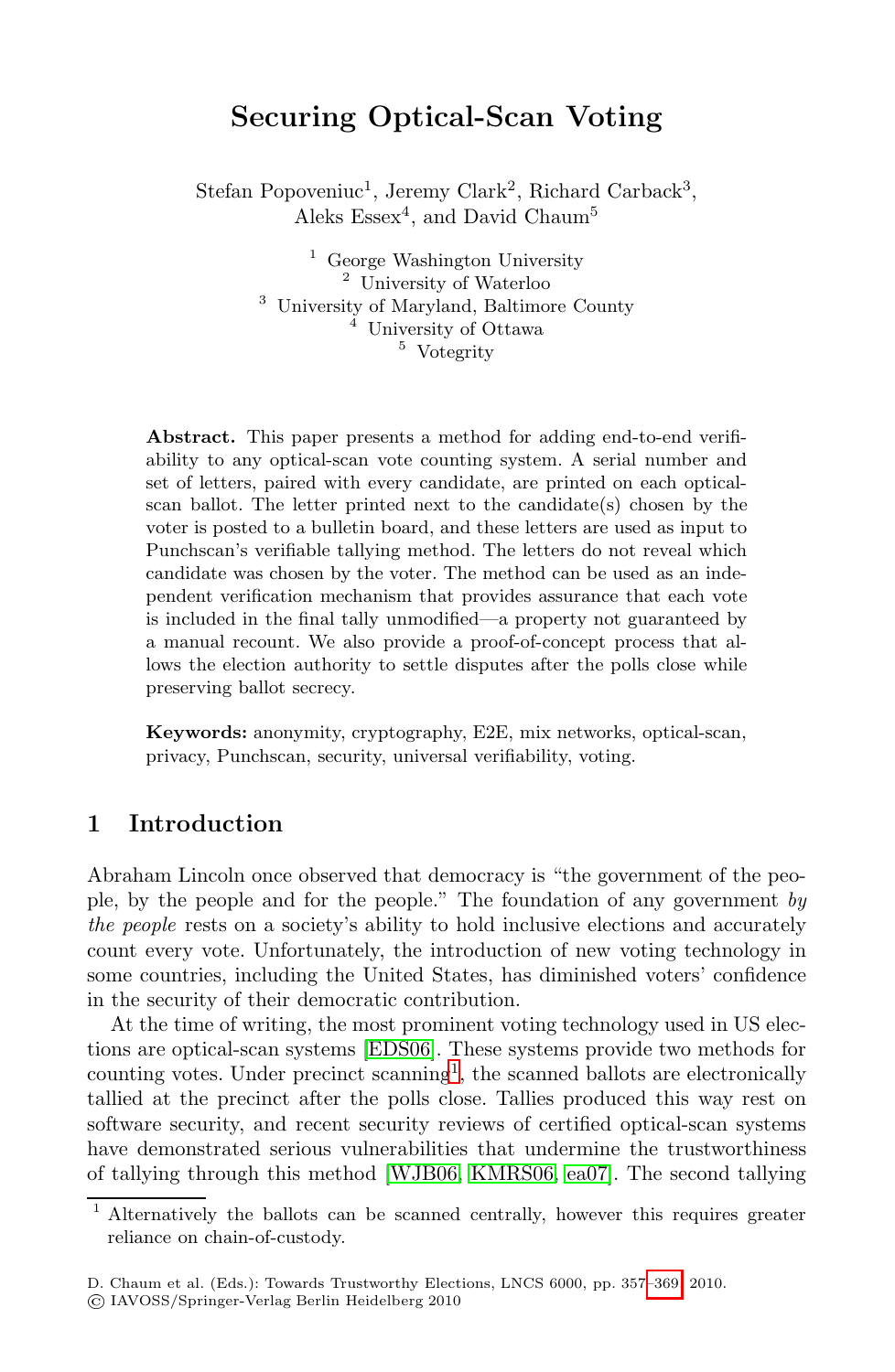method is to conduct a manual recount. Hand counting ballots is slow and prone to human error, but most seriously, manual recounts do not detect if ballots were replaced or modified.

This paper<sup>2</sup> proposes a simple way to add a third, superior vote counting method to any optical-scan voting system—a method that is *end-to-end (E2E)* verifiable. Our method does not interfere with the mechanics of the optical-scan procedures. It permits voters to mark the ballot exactly as in the underlying system, candidates can be listed in a fixed order, the electronic tally can be performed on the same equipment, and [manua](#page-12-5)l recounts can be conducted as necessary. Our method only requires the central election authority to print additional information on each ballot and follow some additional procedures after the polls close. Procedures at the precinct remain essentially unchanged. Thus, we introduce no additional risk of equipment failure and only generate a marginal increase in cost. In return, each voter gains the ability to check her choices are included in the tally unmodified and everyone can check that all included ballots are counted correctly.

Our method evolved from the Punchscan voting system [PH06], which contains two key elements: (1) The front-end which is the ballot, how it is constructed, marked, scanned, and posted; and (2) the back-end which provides a universally verifiable method for recovering voter choices from the posted information without compromising ballot secrecy. We introduce significant modifications to the front-end by pairing symbols with candidate names on each ballot. The symbol paired with each chosen candidate is posted on a bulletin board. The back-end only changes semantically by decoding what each letter means in a verifiable way instead of decoding a position marked on the ballot. In addition, we provide a dispute resolution process which can be conducted after the polls close.

This paper is organized as follows. Preliminaries are provide in the next section. Section 3 outlines our motivation for creating this method and our design goals for the new ballot style which is introduced in Section 4. The voter experience at the precinct is explained in Section 5, while section 6 gives an overview of how the tally is generated using the Punchscan back-end. Section 7 presents a dispute resolution process for proclaimed discrepancies between a voter's receipt and the bulletin board. Finally, Section 8 p[rovides](#page-12-8) [im](#page-12-8)plementation details and Section 9 cont[ains](#page-12-6) [our](#page-12-6) [conclud](#page-12-7)ing remarks.

## **2 Related Work**

End-to-End (E2E) voting systems (also known as receipt-based or universallyverifiable voting systems) represent a class of systems that offer unconditional integrity of election results, usually by using cryptographic techniques. They include VoteHere's MarkPledge [Nef04a, Nef04b], Punchscan [ECCP07], Prêt

 $2$  This paper is derived from a presentation by the first author at Frontiers of Electronic Voting in 2007. Conceptually, the ideas herein predate a more thorough treatise of the system to appear in IEEE Security and Privacy.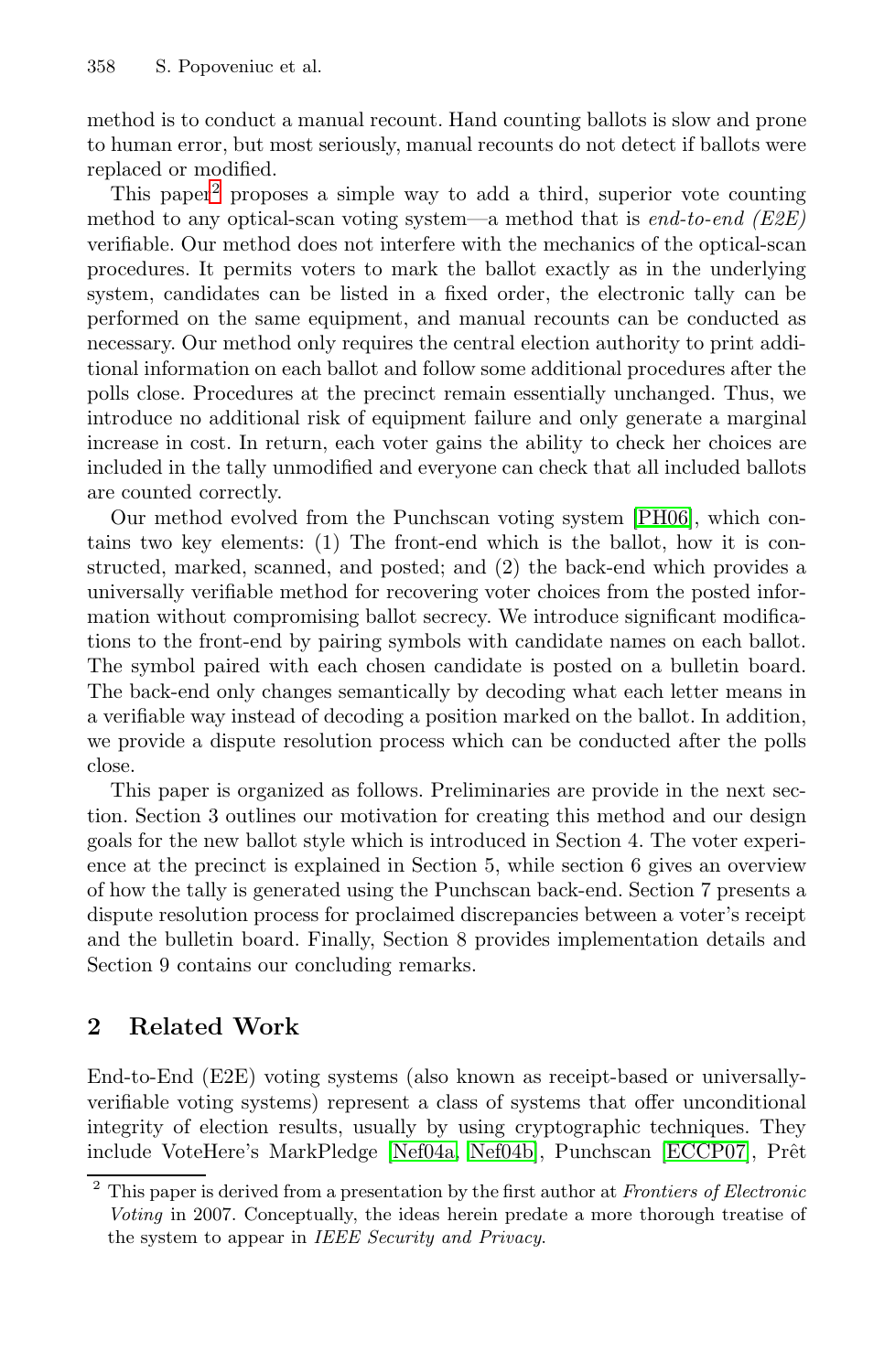`a Voter [CRS04], Scratch & Vote [AR06] and Voter Initiated Auditing [Ben07]. Typically, an E2E system will provide the voter with a signed or stamped receipt of her vote. To preserve ballot secrecy, the receipt does not reveal how she voted but contains an indirect representation of her vote—either through encryption or a permutation-based obfuscation. The polling place equipment records this same indirect representation and never sees the voter's actual choices. After the polls close, the election authority publishes all of the representations it received on a public bulletin board, allowing voters to check that their choices are included and unmodified. In the case of an error, the signature on the receipt provides the voter with proof of a discrepancy—an event that can trigger a variety of responses, depending on election policy.

The election officials will generate the final tally by recovering the votes from the indirect representations of the ballots, either through decryption or inverting the obfuscating permutation. To preserve voter privacy, the tally is generated through a specially designed protocol that explicitly removes the correspondence between a receipt and the choices it represents. To ensure the unconditional integrity of this protocol, a mandatory auditing process is performed on the protocol which proves to a mathematical certainty that all ballots were recovered properly and that the choices were unmodified—whether by a software error, a malicious election official, or a hacker. This auditing process can be independently duplicated by anyone.

## **3 Design Goals**

The front-end of Punchscan has been criticized for its use of indirection, which could introduce voter intention errors and significantly increase time-to-vote. Filling out a Punchscan ballot requires the voter to find a letter corresponding to the candidate of choice in a row of randomly ordered symbols and then marking the corresponding hole. To date, no peer-reviewed user study has been performed on the usability of a Punchscan ballot and so these criticisms are unsubstantiated, however they appear reasonable.

A trade-off involved with the use of Punchscan is that it cannot produce ondemand ballots. This is because it requires paper with holes punched in unique positions for each election. While drilling holes through paper is very fast and cheap, it does require special equipment. The system is also environmentally wasteful, requiring the destruction of one of the two paper sheets composing the ballot.

Another issue is that custom software to scan a Punchscan ballots is needed. While current optical-scan voting equipment could be used to acquire an image of the ballot, the hardware was developed to perform mark sense scanning, which detects whether a shape has been filled in or an arrow has been drawn. The software for scanning Punchscan ballots is simple but the cost and inconvenience of upgrading the software on already-owned optical scanners is a serious impediment to the adoption of Punchscan.

Punchscan uses an unfamiliar mechanism for counting votes. While it provides exceptionally high integrity, it does not comply with legislation and voting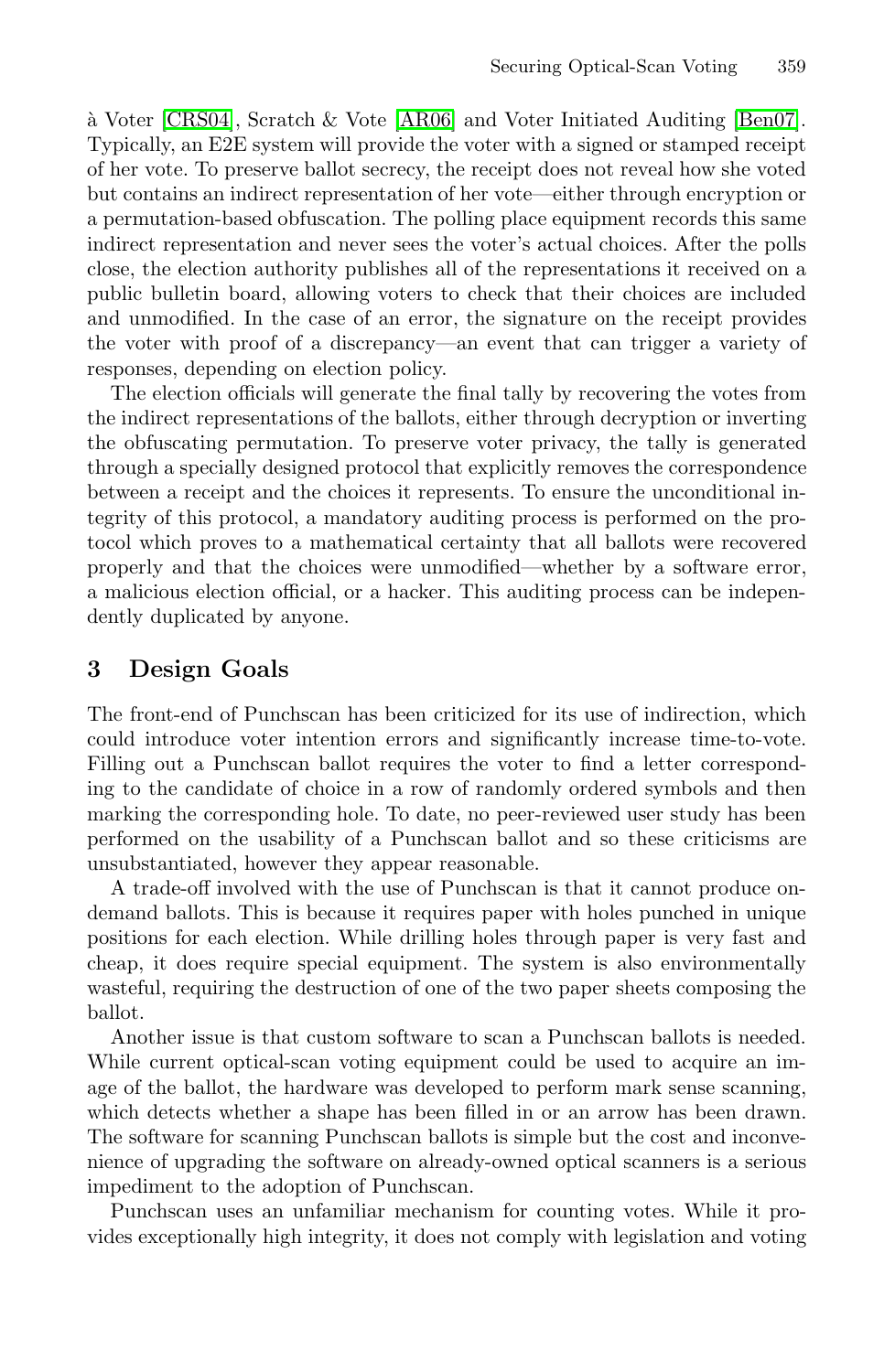standards that require hand-countable paper ballots for manual recounts. A preference for elements that voters and election officials are used to could ultimately weigh the decision to adopt new voting technology away from systems like Punchscan. Having only minimal changes that can be easily explained and understood by those running the elections is critical for the success of the adoption process.

With regards to privacy, Punchscan ballots are better than optical-scan ballots. With Punchscan, the scanner does not get to see the full ballot, only the receipt which does not indicate how the voter voted. Additionally, any fingerprints that are left by the voter on the scanned paper are irrelevant. However this makes it impossible to have results reported by the precinct optical scan or to conduct a manual recount. Even though Punchscan ultimately offers a stronger proof of accuracy than even a manual recount, this is a legal impediment to Punchscan's adoption in many jurisdictions.

Taking these criticisms, trade-offs, and shortcomings into consideration, we have produced a set of design goals for a new ballot style that can interface with Punchscan's back-end. This is not meant as a replacement for Punchscan, nor should it be thought of as an improvement in all regards. Some jurisdictions may opted for the improved privacy properties offered by Punchscan *in lieu* of the ability to conduct manual recounts or use existing equipment. Because the back-end is shared with Punchscan, ballots could be mixed and matched in the same election. Some ballots can be printed in Punchscan style, while others can be of the new type. To summarize, our design goals are as follows:

- 1. Eliminate indirection,
- 2. Allow on-demand printing,
- 3. Use a single sheet,
- 4. Use a familiar method for marking the ballots,
- 5. Allow the use of existing voting equipment without upgrades,
- 6. Do not interfere with optical-scan tallying,
- 7. Do not preclude the option of a manual recount,
- 8. Allow Punchscan's privacy-enhanced ballots to be used in conjunction.

### **4 Ballot Design**

As will become evident, one major advantage of our technique is the ability to preserve the ballot layout that is imposed by the law or an equipment manufacturer. With our method, the order in which the candidates appear on the ballot can be the same on each ballot. We illustrate a typical optical scan ballot configuration in Figure 1. Our method adds two elements to this ballot: symbols that are paired with each candidate and a serial number represented in a form that a mark sense scanner can read.

Before the election, a set of symbols is published for every contest on the ballot. These symbols can be letters, numbers, shapes, or multi-character codes. A fixed *canonical order* of the symbols, corresponding to candidate order, is also established. The order itself is arbitrary and we use alphabetical order from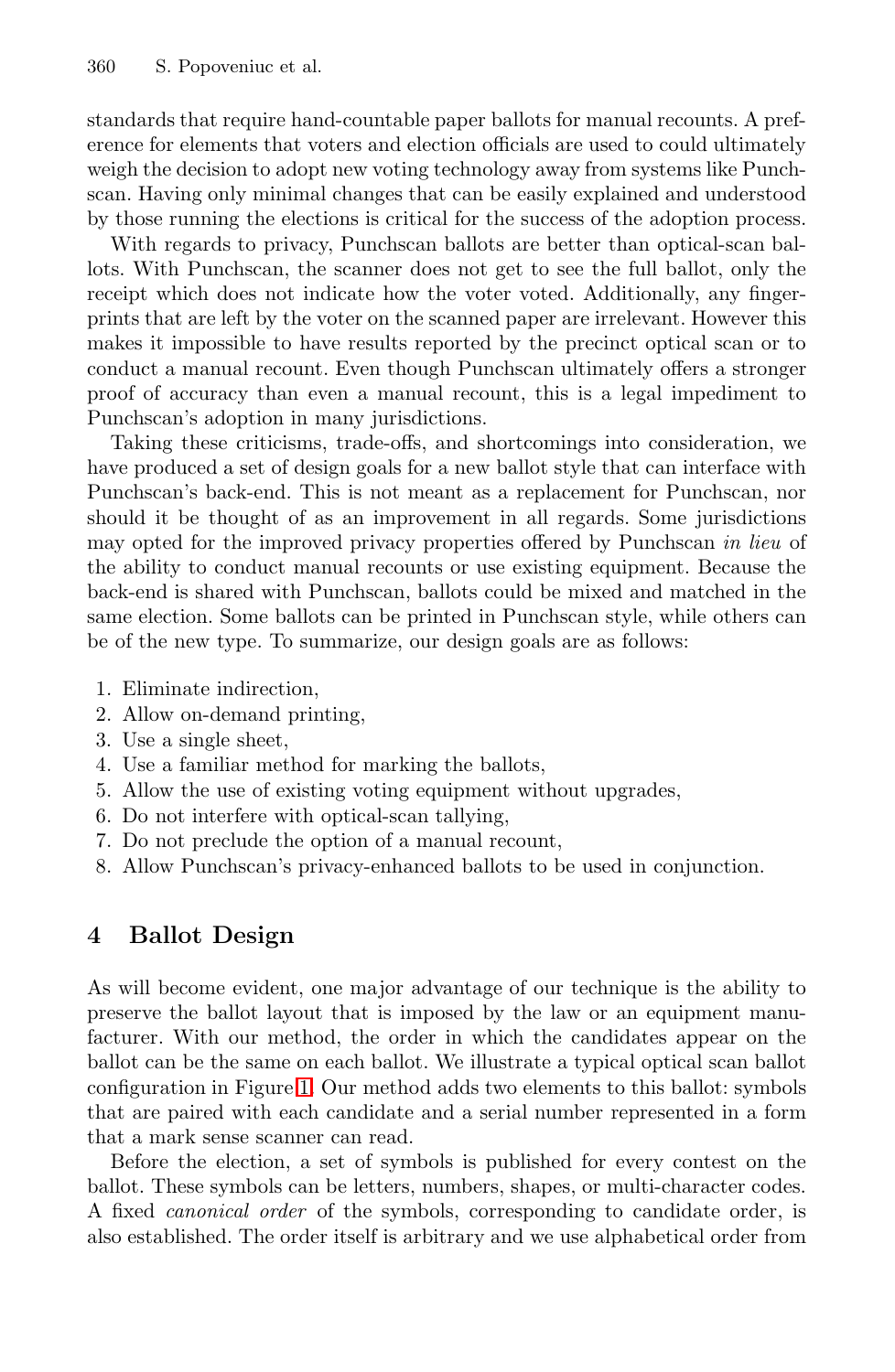

**Fig. 1. Normal Ballot.** A typical optical scan ballot configuration. Candidates are listed in a fixed order across all ballots and there is a designated location next to each candidate that a voter marks.



**Fig. 2. New Ballot Configuration.** Next to each oval there is a different symbol.

here onward. For each ballot, the symbols are shuffled relative to the *canonical order* and printed next to the ovals associated with the candidates as illustrated in Figure 2). Figure 3 illustrates the set of possible symbol orders for a twocandidate contest. Note [th](#page-5-0)at on any two different ballots, the symbols associated with the same candidate may be different. Therefore if the distribution of possible symbol orders is uniformly random across the ballots, the knowledge that a vote was cast for any particular symbol provides one with no statistical advantage in determining which candidate was voted for.

The serial number of each ballot is printed in such a way as to allow easy scanning. Assuming that scanner uses the mark sense technology, the serial number is represented using a matrix of digits, where the digits of the serial number blackened out. This is illustrated in Figure 4. Using this representation, any existing mark sense scanner can be configured to recognize a serial number even if its ignorant of the fact its scanning a serial number as opposed to votes. Mark sense attempts to determine if the geometric shape is filled in or not. Sets of shapes can be defined such that only one shape is allowed to be filled in, as would be done in for each contest on a first-past-the-post ballot, and if it more than one appears to be filled, the darkest is typically selected. The output of the scanner is an *electronic ballot images (EBIs)* which is a list of each shape and its state—filled or unfilled. For our method, the information stored by the precinct scanners will be the positions that were filled in, where some of these positions represent the serial number.

The last aspect of the new ballot is the reserved a portion that is to be used as a stub—detachable along a perforation in the paper. The stub also bares the serial number of the ballot printed on it but this serial number is for the voter to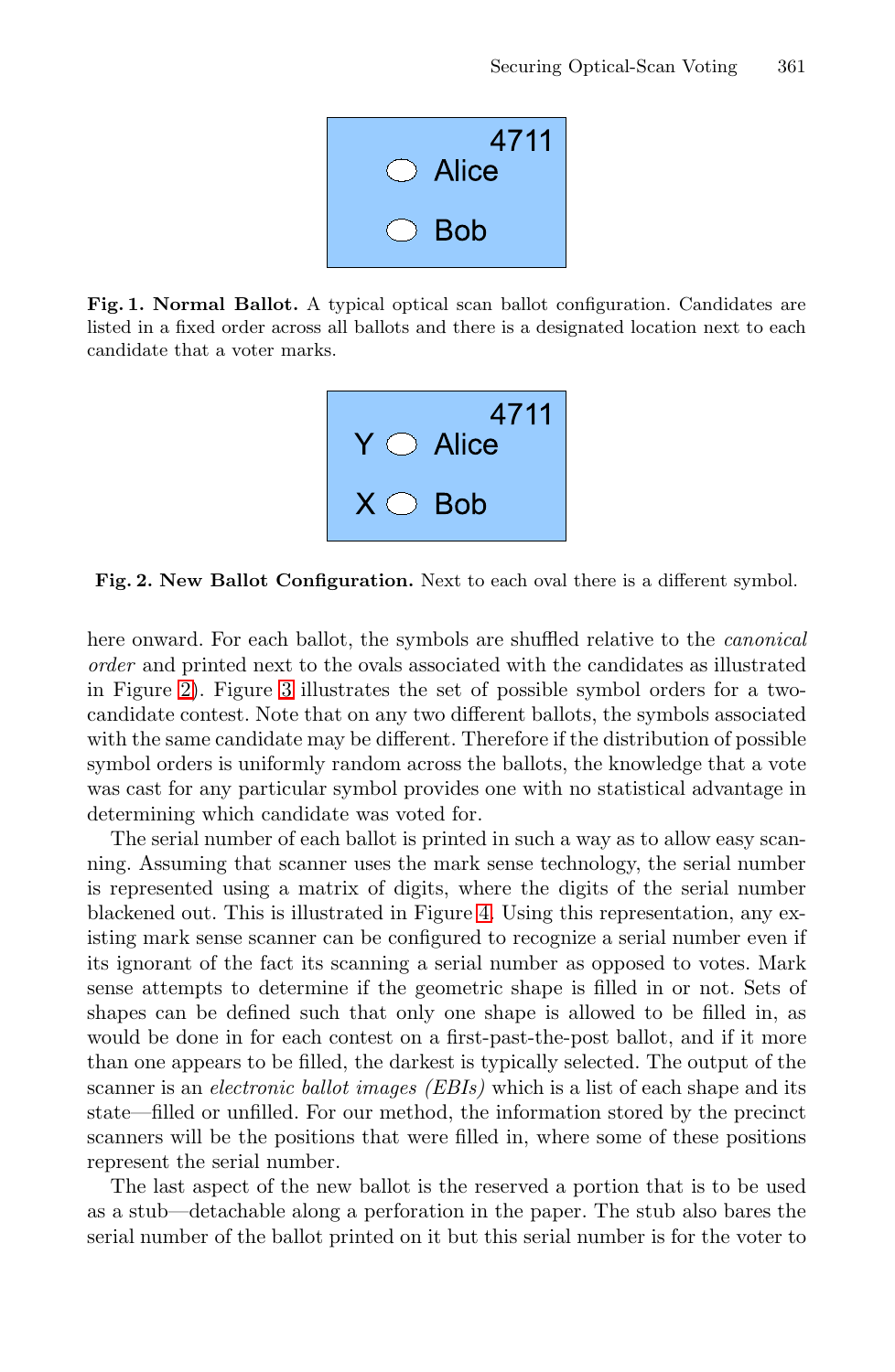

<span id="page-5-0"></span>**Fig. 3. Different Ballots.** On two different ballots, the order of the symbols associated with the candidates may be different.

| 0023 <b>4</b> 56089                                                                       | 4  |
|-------------------------------------------------------------------------------------------|----|
| 0000006000                                                                                | 7  |
| ${\bf 0}$ ${\bf 0}$ ${\bf 0}$ ${\bf 0}$ ${\bf 0}$ ${\bf 0}$ ${\bf 0}$ ${\bf 0}$ ${\bf 0}$ | 1. |
| $\mathbf{0} \mathbf{0} \mathbf{0}$ 3956789                                                | 1. |

**Fig. 4. Representing the serial number.** This format allows a mark sense scanner to read it by checking which digits are black.

read, not the scanner, and can be represented in numeric form. A ballot adapted from a real election is shown in Figure 5. We now address the purpose of this stub and how it is used by the voters.

# **5 The Voting Ceremony**

On voting day, after proper identification and verification, the voter is issued our modified ballot by the poll workers. She fills out this ballot as she would the ballot of any optical-scan system, filling in the ovals beside the candidates she wishes to vote for. Before she scans the ballot, she detaches the ballot stub and may write on it or any piece of paper the symbols that corresponded to the candidates she chose. Afterward, the ballot is scanned and placed into a ballot box as under the normal procedures of optical-scan voting.

While in the booth, if the voter makes a mistake while filling in her ballot, the ballot is officially marked as spoiled and given back to the voter. Also, the voter may choose to deliberately spoil a ballot in addition to the ballot she votes on. If she wishes to do so, she must tell the election official before getting her ballot. The election official will then present the voter with two ballots, both faced down, such that the voter cannot see the order of the symbols. The voter may choose one of the ballots to spoil and the other one to vote on. In section 6, we describe how these spoiled ballots can be used to audit the integrity of the election. The voter may keep the spoiled ballot for herself or she may choose to give them to an organization that she trusts (*e.g.* The League of Women Voters) to use in checking the integrity of the election on her behalf.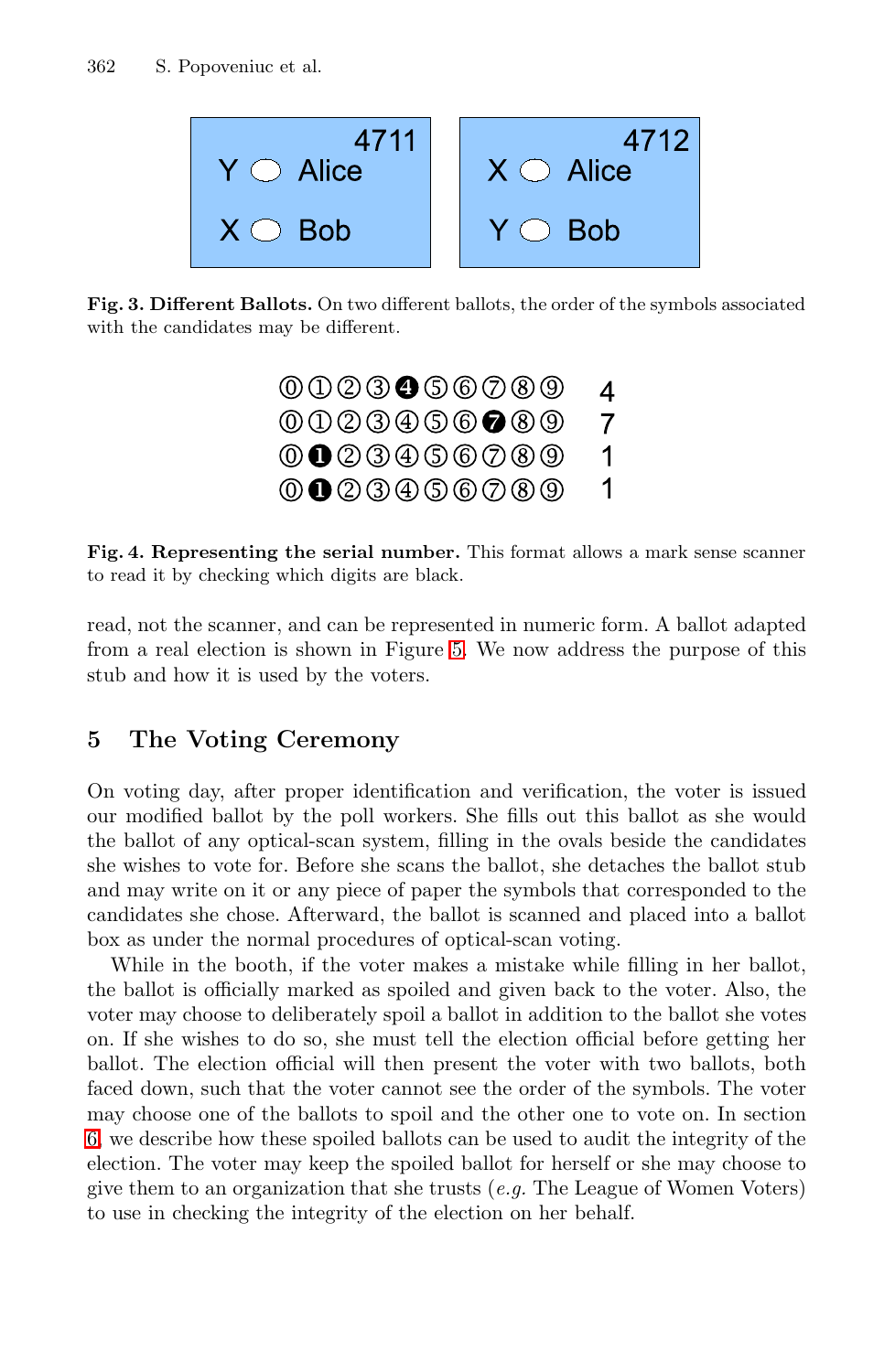#### **SAMPLE OFFICIAL BALLOT GENERAL ELECTION POLK COUNTY, FLORIDA NOVEMBER 7, 2000**

| <b>PRESIDENTIAL</b>                                                                 | <b>CONGRESSIONAL</b>                                                                                                                                                         | <b>COUNTY</b>                                                                          |
|-------------------------------------------------------------------------------------|------------------------------------------------------------------------------------------------------------------------------------------------------------------------------|----------------------------------------------------------------------------------------|
| <b>ELECTORS FOR PRESIDENT</b><br><b>AND VICE PRESIDENT</b>                          | <b>UNITED STATES SENATOR</b><br>(Vote For One)<br>$L \n\bigcirc$ BILL McCOLLUM<br><b>REP</b>                                                                                 | <b>SHERIFF</b><br>(Vote For One)                                                       |
| (A vote for the candidates will actually<br>be a vote for their electors.)          | $R \nabla BILL NELSON$<br><b>DEM</b><br>$P \nO$ JOE SIMONETTA<br>I AW                                                                                                        | O LAWRENCE W. CROW, JR.<br><b>REP</b>                                                  |
| (Vote for One Group)                                                                | $0$ $\bigcirc$ JOEL DECKARD<br><b>RFF</b><br>$S \n\bigcirc$ WILLIE LOGAN<br><b>NPA</b><br>$T$ $\bigcirc$ ANDY MARTIN<br><b>NPA</b>                                           | $H \nabla$ KIRK WARREN<br><b>DEM</b><br>SUPERINTENDENT OF SCHOOLS                      |
| <b>REPUBLICAN</b><br><b>GEORGE W. BUSH</b><br>$\circ$ $\circ$<br><b>DICK CHENEY</b> | $M \n\bigcirc$ DARRELL L. McCORMICK<br><b>NPA</b><br>$N$ $\bigcirc$<br>Write-in                                                                                              | (Vote For One)<br>$K \nabla$ JIM THORNHILL<br><b>RFP</b>                               |
| <b>DEMOCRATIC</b>                                                                   | <b>REPRESENTATIVE IN CONGRESS</b><br><b>15TH CONGRESSIONAL DIST.</b>                                                                                                         | O DENNY DUNN<br><b>DFM</b>                                                             |
| AL GORE<br>G<br><b>JOE LIEBERMAN</b>                                                | (Vote For One)<br>$W \nO$ DAVE WELDON<br><b>REP</b><br>O PATSY ANN KURTH<br>v<br><b>DEM</b>                                                                                  | <b>COUNTY COMMISSIONER</b><br><b>DISTRICT 1</b><br>(Vote For One)                      |
| <b>LIBERTARIAN</b><br><b>HARRY BROWNE</b><br>B O<br><b>ART OLIVER</b>               | $X \n\bigcirc$ GERRY L. NEWBY<br><b>NPA</b><br>$\cup$ $\bigcirc$<br>Write-in                                                                                                 | $M \n\bigcirc$ DON GIFFORD<br><b>REP</b><br>$L$ $\bigcirc$ JANET SHEARER<br><b>DEM</b> |
|                                                                                     | <b>STATE</b>                                                                                                                                                                 | <b>COUNTY - NONPARTISAN</b>                                                            |
| <b>GREEN</b><br><b>RALPH NADER</b><br>НΟ<br><b>WINONA LaDUKE</b>                    | <b>TREASURER</b><br>(Vote For One)<br>$B$ $\bigcirc$ TOM GALLAGHER<br><b>REP</b>                                                                                             | <b>SUPERVISOR OF ELECTIONS</b><br>(Vote For One)                                       |
| <b>SOCIALIST WORKERS</b><br><b>JAMES HARRIS</b><br>A O<br><b>MARGARET TROWE</b>     | A $\bigcirc$ JOHN COSGROVE<br><b>DEM</b><br><b>COMMISSIONER OF EDUCATION</b><br>(Vote For One)<br>$E \nabla$ charlie crist<br><b>REP</b>                                     | $\circ$ $\circ$ LORI EDWARDS<br>N C BARBARA OSTHOFF                                    |
| <b>NATURAL LAW</b><br><b>JOHN HAGELIN</b><br>ר ⊧<br>NAT GOLDHABER                   | $\circ$ $\circ$ George H. Sheldon<br><b>DEM</b><br>$D$ $\bigcirc$ vassilia gazetas<br><b>NPA</b><br><b>LEGISLATIVE</b>                                                       | 00000000000<br>00000 60009                                                             |
| <b>REFORM</b><br>PAT BUCHANAN<br>$\circ$<br><b>EZOLA FOSTER</b>                     | <b>STATE REPRESENTATIVE</b><br><b>44TH HOUSE DISTRICT</b><br>(Vote For One)<br>$F$ $\bigcirc$ DAVE RUSSELL<br><b>REP</b><br>$G \n\bigcirc$ GREGORY L. WILLIAMS<br><b>DEM</b> | 000000000000<br>1299956789<br>0 0 2 3 4 5 6 7 8 9                                      |
| <b>SOCIALIST</b><br>DAVID McREYNOLDS<br>$\cup$<br><b>MARY CAL HOLLIS</b>            |                                                                                                                                                                              |                                                                                        |
| <b>CONSTITUTION</b><br><b>HOWARD PHILLIPS</b><br>⊧ ຕ<br>J. CURTIS FRAZIER           |                                                                                                                                                                              |                                                                                        |
| <b>WORKERS WORLD</b><br>MONICA MOOREHEAD<br>КΟ<br><b>GLORIA LA RIVA</b>             |                                                                                                                                                                              |                                                                                        |
| $D$ $\bigcirc$<br>Write-in For President/Vice President                             |                                                                                                                                                                              |                                                                                        |
|                                                                                     |                                                                                                                                                                              | 1<br>ø<br>4<br>-7 -                                                                    |

**Fig. 5. Ballot adapted from Florida's 2000 Polk County Election[pol07].** Attached to a ballot there is a stub with the serial number of the ballot printed on it.

After the polls close, anyone can go to the *bulletin board*—an official election web site—and enter the serial number of the ballot from a ballot stub. The *bulletin board* responds with a list of symbols corresponding to the symbols that were paired with the chosen candidates on the ballot.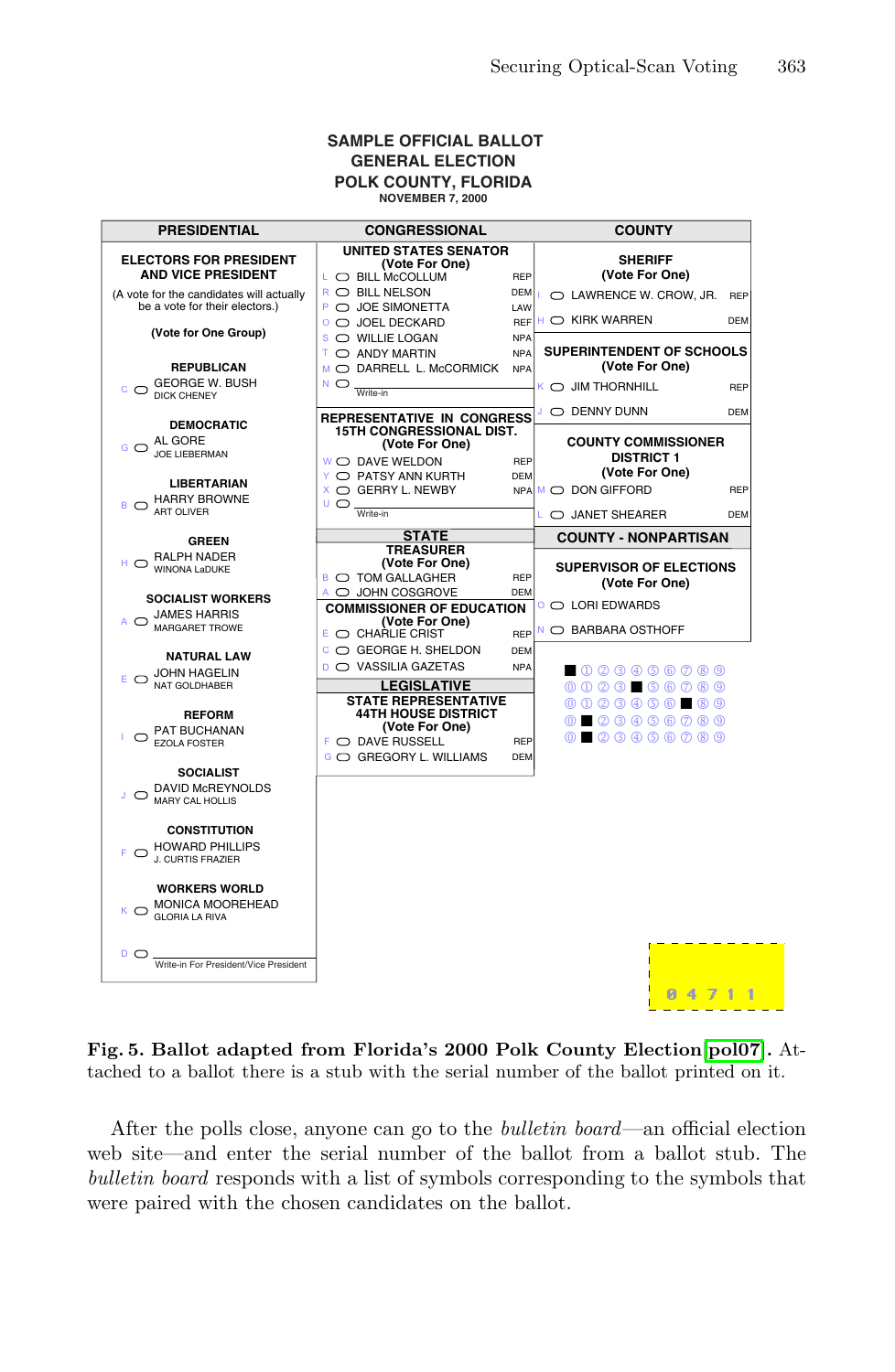

<span id="page-7-0"></span>**Fig. 6. Plausible Deniability.** Knowing which symbol was marked does not reveal which candidate was chosen, since on different ballots th[e s](#page-7-0)ame symbol can correspond to different candidates.

Since the same symbol corresponds to different candidates on different ballots, the *bulletin board* preserves ballot secrecy while providing enough information to verifiably calculate election results. For example, if a coercer attempts to influence a voter to cast a vote for "Alice" and sees on the bulletin board that the ballot with her serial number had the oval corresponding to symbol "X" marked, symbol "X" may correspond to "Alice" or "Bob" as shown in Figure 6. Thus, the coercer has no assurance that the voter followed his directions. Even if she wanted to, the voter cannot provide any evidence that any symbol corresponds to a certain candidate for a ballot, since the paper she used to write down the symbols is merely a personal record and does not bear any value for anyone else but the voter.

If, after checking the *bulletin board*, the voter sees the same symbols she recorded on her piece of paper, she is guaranteed the following three things:

- 1. The scanner properly read her ballot.
- 2. The scanner correctly posted the symbol.
- 3. The central election authority received and counted a ballot with the correct symbol.

More generally, the voter is given assurance that her vote was properly interpreted and received by the election authority. However she still does not know if her ballot was counted correctly for candidate she chose. The next section presents the mechanism that ensures everyone, not only voters, that all the votes were counted as recorded—*i.e.,* that for each given serial number, the symbols that are posted on the bulletin board are counted as votes for the same candidate that the symbols appeared beside on that ballot.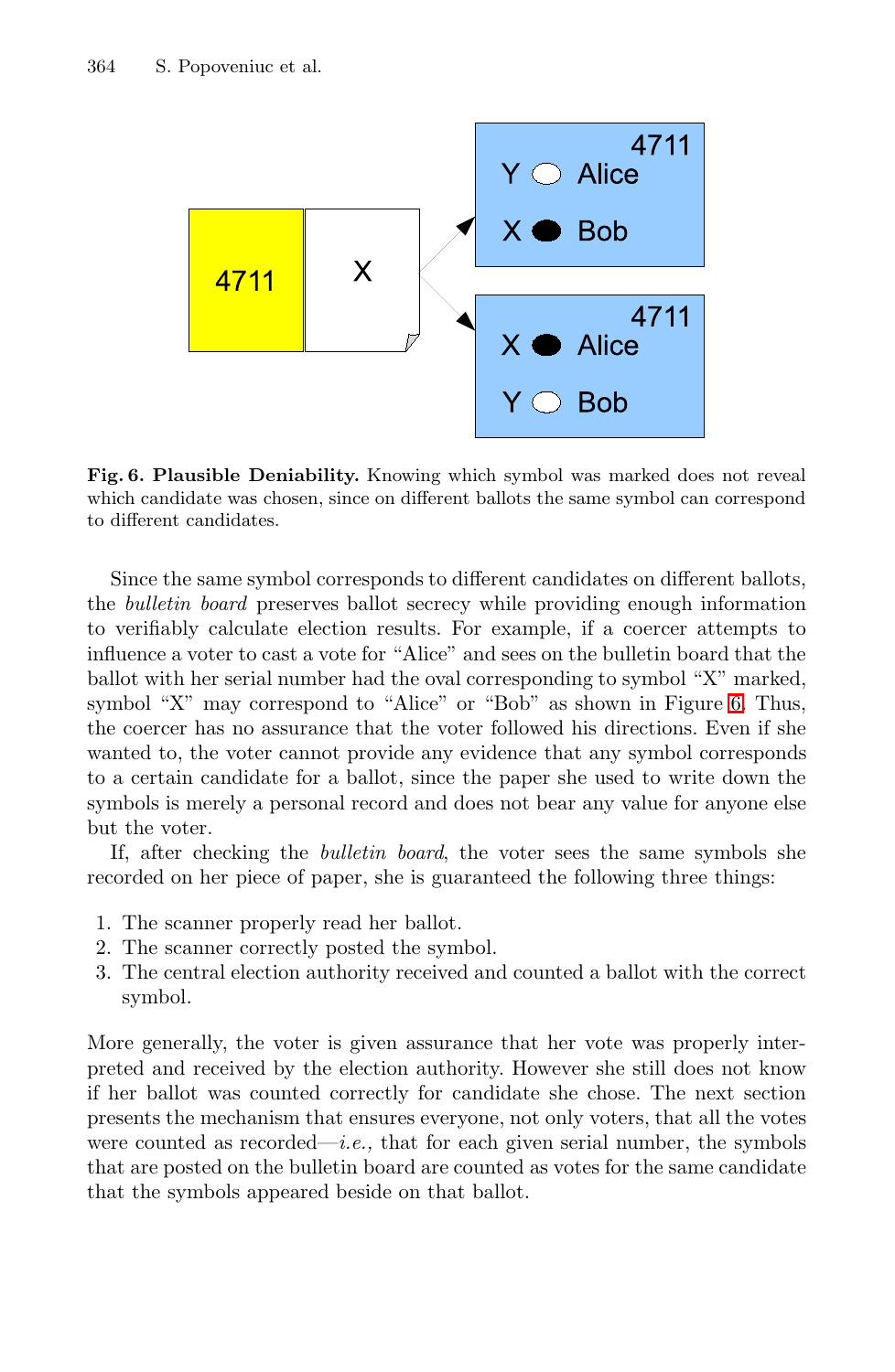### **6 Generation of the Election Results**

In the previous sections, we have described a new front-end for the Punchscan voting system. We give a brief, conceptual overview of Punchscan's back-end, and then address how it is used to [produc](#page-12-9)e a universally verifiable set of election results.

#### **6.1 Punchscan's Back-End: The Punchboard**

The back-end of the Punchscan system, which transl[ates vot](#page-12-10)er marks into voter choices, is called the Punchboard, and it is a specially constructed anonymity network. A variety of anonymity networks have been proposed in literature, most of which are based on Chaum's mix networks [Cha81]. In a mix network, anonymous messages are encrypted multiple times (forming an 'onion') and then sent through a series of nodes, each of which remove the order-based correspondence between their input and output message set by using a secret permutation, and remove content-based correspondence by decrypting each message once. A second type of anonymity network, also due to Chaum, is the DC-net [Cha88] which hides an anonymous message amidst random numbers that cancel out when summed together, revealing the message. The Punchboard is both distinct from these two anonymity networks and similar in certain regards.

Similar to a mix network, the Punchboard operates on a batch of input messages (voter marks) and produces an output set (voter choices) in a permuted order. However unlike a mix network, the Punchboard does not distribute trust among multiple nodes. Instead the permutations are produced from a secret election-wide key that is shared among multiple trustees in a threshold scheme. This election key is never stored in memory but is regenerated by a cryptographic combination of trustee-supplied pass phrases on each occasion that the Punchboard is needed. The election trustees can be comprised of adversarial opponents, such as representatives of each political party, along with government [officia](#page-12-11)ls to ensure the group has no incentive to collude.

Before the election commences, the election trustees use this election-wide key to generate the secret permutations in the Punchboard. A cryptographic commitment for each is computed and published. These commitments will later form the basis of a proof that the Punchboard has not been altered through the course of the election. This proof can be verified by any independent, interested party. There is one path per ballot for the election. An advantage of the Punchboard over the use of a mix network, which are used in some other voting systems [CRS04], is that the Punchboard does not use encryption and decryption functions. Rather it uses a much faster method based on modular addition. The voter marks can be thought of as the sum of some random numbers (represented on a Punchscan ballot by the random order of the symbols) and the position marked by the voter. The first node of the Punchboard adds an additional random number to this sum so it is untraceable if one were to examine the input and output set of the first node. The second node subtracts off the sum of all the random numbers leaving the position of the candidate to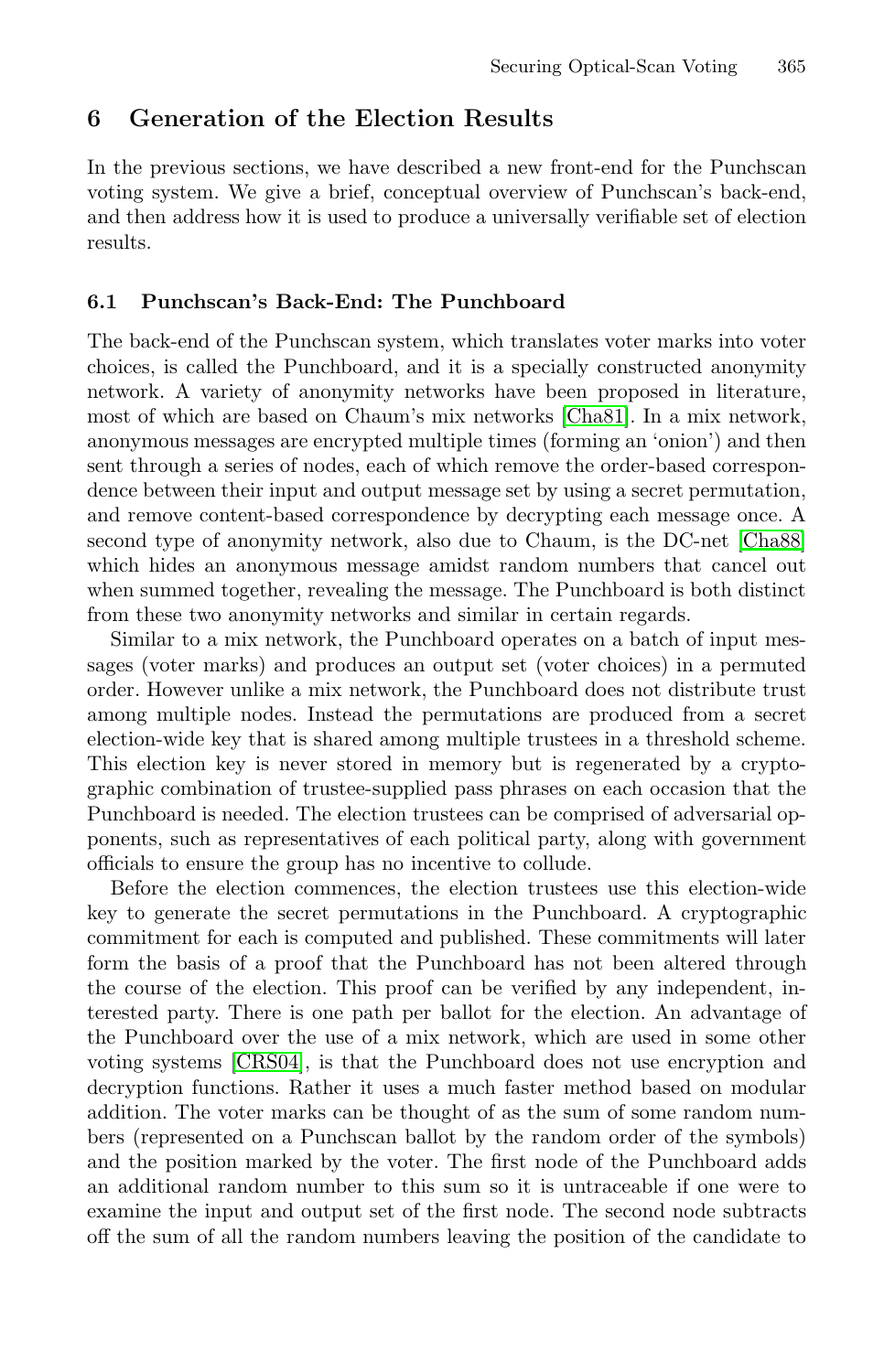receive a particular ballot's vote<sup>3</sup>. As with the secret shuffles, all the random numbers to be used are generated from the election-wide key and fixed prior to the election through a cryptographic commitment.

[Assumin](#page-12-8)g that randomized partial checking [JJR02] is used for auditing the [P](#page-12-5)unchboard, a minimum of two nodes are sufficient. The commitments to the random numbers can be independent, or can be blended into the commitments to the paths, meaning that a path and a set of numbers are committed to at the same time, using a single commitment. The Punchboard is very fast because it can be implemented using an effi[cient h](#page-12-12)ash-based commitment scheme and without the use of public key or symmetric key cryptography. Full details of the Punchboard have been omitted from this document but are available in previous publications [PH06, ECCP07].

#### **6.2 Using the Punchboard with the New Ballots**

To ensure that the ballots are printed properly, some printed ballots are checked in an audit. This audit, which is similar to the audit in [AN06], is performed by a *designated challenger*, who is a voter or representative of an independent organization at the poll site. The designated challenger chooses a ballot from the set of ballots. A poll worker then records the ballot as spoiled, marking all the contests on it so that it cannot be used in the election, and gives it to the designated challenger. For each spoiled ballot, the election authority reveals the entire path through the Punchboard. The designated challenger is then able to check the revealed path against what was committed to for that ballot, and be assured that each symbol paired with the proper candidate and therefore would have been properly counted. This process can be repeated until a predefined statistical certainty is reached that all the ballots are printed exactly as they were committed to.

In Punchscan, top layer symbols and bottom layer symbols are permuted from the canonical order according to two statistically independent permutations. In the new ballot style, the two permutations are composed such that marking a certain symbol on the new ballot is equivalent to marking a certain hole in Punchscan—*e.g.* marking the second symbol on the new ballot is equivalent to marking the second hole on a Punchscan ballot in terms of which candidate receives the vote. Using this method, the voter marks on the new ballot can be transformed into voter choices using a Punchboard identical to the ones used for Punchscan ballots. Indeed, this actually permits the new ballots and Punchscan ballots to be mixed within the same election, and the ballot styles can be made indistinguishable in their presentation on the bulletin board.

Since the optical scanner cannot read the symbols that were marked, it reads the candidates that were chosen on each ballot. After receiving the electronic ballot images from the polling place scanners, the election authority transforms these clear votes into marked symbols. The information required to perform this transformation is stored on the Punchboard. After this step, the symbols and the results are posted on the official web site.

Instead of numbers in  $Z_n$  and modular addition, permutations and permutation composition can be used, or more general any elements in a group and the group operation.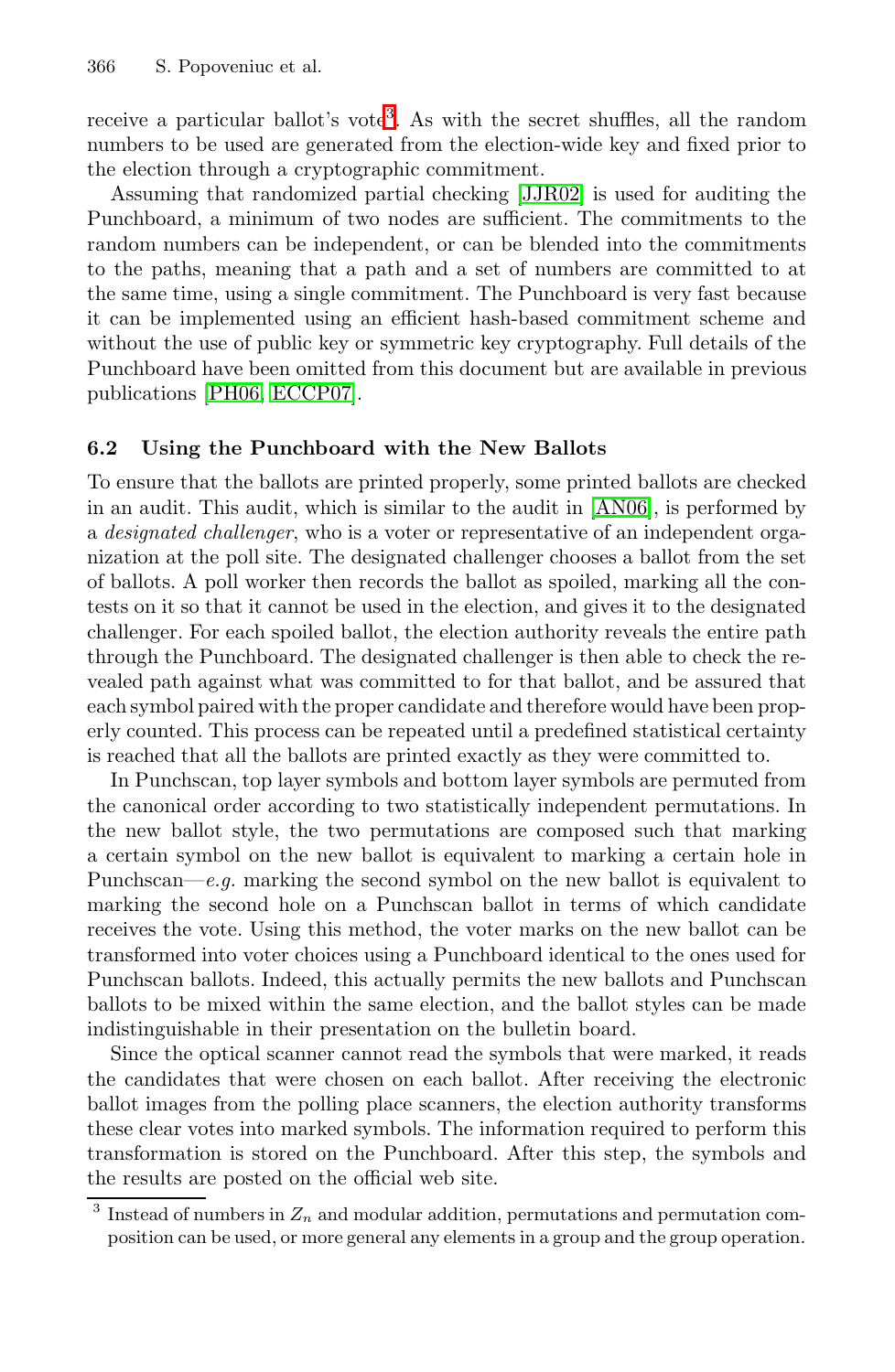### **7 Dispute Resolution**

Any *challenger* in possession of a ballot stub, usually a voter, may initiate the dispute resolution process if she believes the record on the *bulletin board* is incorrect. This process provides a privacy preserving method to resolve discrepancies between voter records and the *bulletin board*. The reason records may not be the same are usually caused by two situations:

- 1. **The Voter is Wrong.** Because there is no control over what symbol the voter records, she could have recorded a symbol other than the symbol paired with her chosen candidate.
- 2. **The Record is Wrong.** A scanner or software error may cause the recorded vote to be incorrect. It is also possible that an attacker may have changed or altered ballots, or that some other malfeasance occurred.

In 1, dispute resolution convinces all *challengers* that each ballot was received, unaltered, and counted correctly. In 2, dispute resolution provides proof to any observer that the record on the *bulletin board* is correct. In both situations, dispute resolutions preserves ballot privacy.

The dispute resolution protocol is carried out between the election *official* and a set of *challengers* as follows:

#### 1. **Proving the Ballot is Present and Unaltered**

- (a) *Challengers* present ballot stubs.
- (b) *Official* retrieves ballots with serial number from each stub and places them into a privacy sleeve that does not reveal candidate choices, but does show the rest of the ballot including the part of the ballot where the stub was taken and the back of the ballot. It should also show candidate lists, but should hide the choices and symbols.
- (c) *Challengers* verify ballot sheet has not been modified and may conduct forensi[c a](#page-10-0)nalysis to verify the ballot stub was at one point attached to the ballot presented by the *official*.

#### 2. **Showing the Selected Ballot Letters**

- (a) For each ballot with the same letter marked, the *Official* moves the ballot to a separate privacy sleeve being careful to hide the choices made on the ballot (e.g. with the back of the ballot facing the *challengers*). This sleeve does not show the serial number but does show the choices and symbols of the race in dispute. *Official* then drops each ballot into an empty lottery-style hopper<sup>4</sup>.
- <span id="page-10-0"></span>(b) All ballots with the same symbol marked are mixed, and removed from the hopper.
- (c) Each *challenger* verifies that all ballots have the same symbol next to the chosen candidate.
- (d) This process repeats for all sets of ballots with different symbols marked.

 $4$  If not enough ballots are available, the *official* can add fake ballots to the hopper.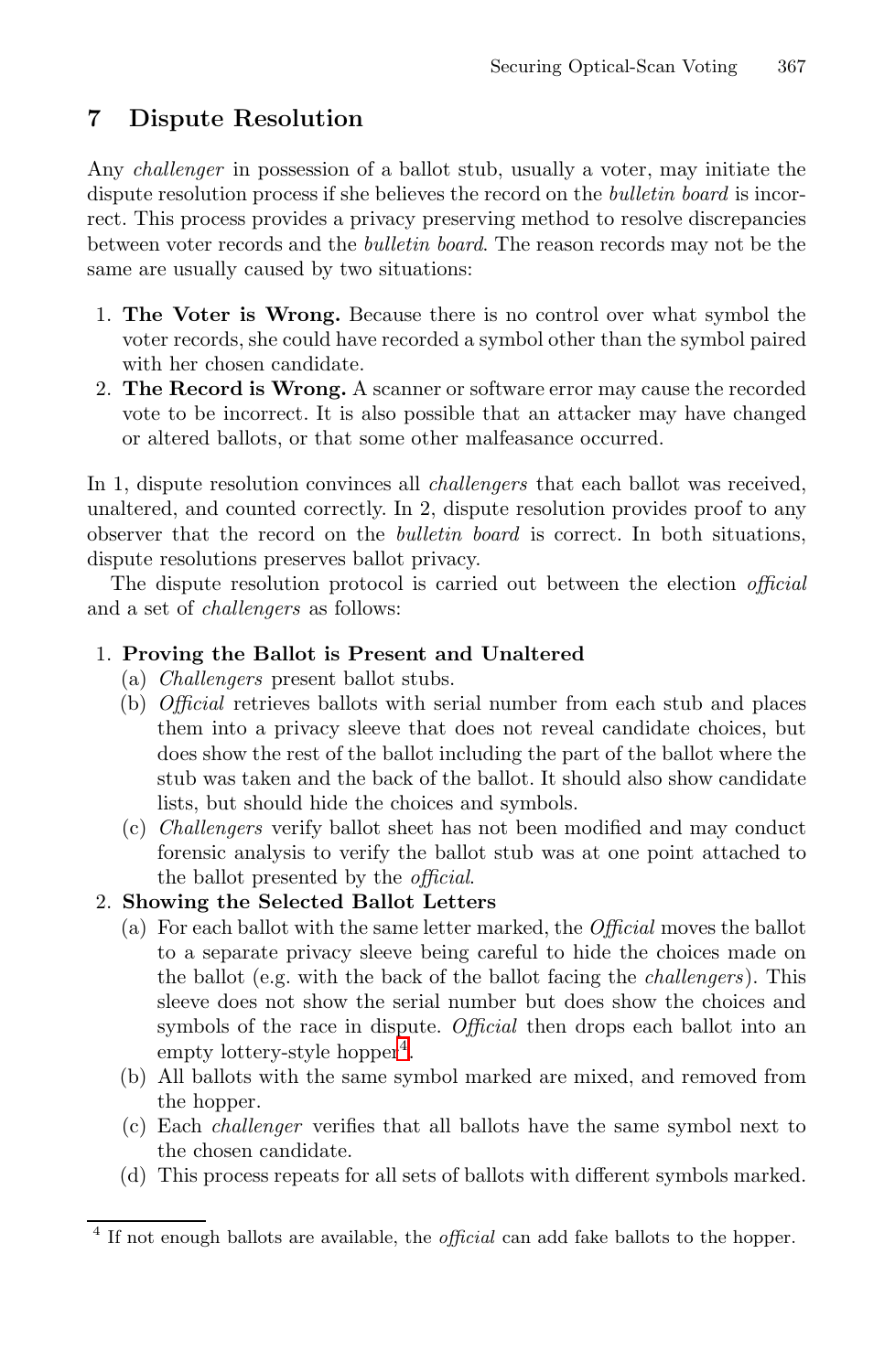After all disputes are settled, everyone can assume that the public record of chosen symbols is correct, and that no ballots were lost. If necessary, officials re-compute the results from the corrected public record.

The current method may be unable to ballot secrecy if the race in question is too long or not enough ballots with the same symbol marked are challenged. Finding a more efficient dispute resolution procedure that does not require physical interaction or forensic analysis is an open problem to be addressed in future work, as are the best methods for dealing with ballots with write-ins.

### **8 Implementatio[n](#page-12-13)**

Given that the speed of the system is largely dependent on the speed of the Punchbo[ard, the](#page-12-14) performance of our method is nearly equivalent to that of Punchscan. However, we have produced an implementation and tested with both moderate and large-sized elections. On a 1.73 GHz laptop, we were able to tabulate 1 million ballots in under 10 minutes. Using actual statistics from Florida's 2000 Polk County election as a benchmark [pol07], where there were 32 contests with an average of 3.2 candidates per contest, we tabulated 200,000 ballots in under 4 minutes and audited the Punchboard in less than 2 minutes.

The complete source code written in Java, as well as object code, for our implementation is available [web07], along with instructions on how to build it and use it in a mock election. The object code is directly accessible from any browser, via Java Network Launching Protocol (JNLP), without installing any of the cryptographic libraries our implementation depends or performing any other specific configuration.

Future work in this area includes developing an easier and more efficient dispute resolution process or minimizing its need by using other techniques, procedures for limiting access to the ballots before and after they are handed out to the voters, addressing forced randomization attacks and simplifying the Punchboard for the sake of efficiency and explanatory ease, especially with individuals unfamiliar with verifiable mix networks or other anonymity networks.

### **9 Concluding Remarks**

In this paper, we have created a new front-end for Punchscan with numerous improvements. The new ballots eliminate the indirection in order to increase usability. They are printed on a single sheet, which allows more efficient use of resources, and the sheets do not contain holes which allows for on-demand printing. The ballots are filled out exactly as in optical-scan voting which should be a method familiar to many voters in the US. However, the greatest advantage of our method is that it can be used as an add-on to the optical-voting systems already owned by many election districts without software upgrades. Our method does not interfere with the tally produced by optical-scan equipment, nor does it preclude the option of a manual recount. Without detracting in any way, we add end-to-end verifiability to a popular voting system and provide unconditional assurance that every vote was counted accurately.